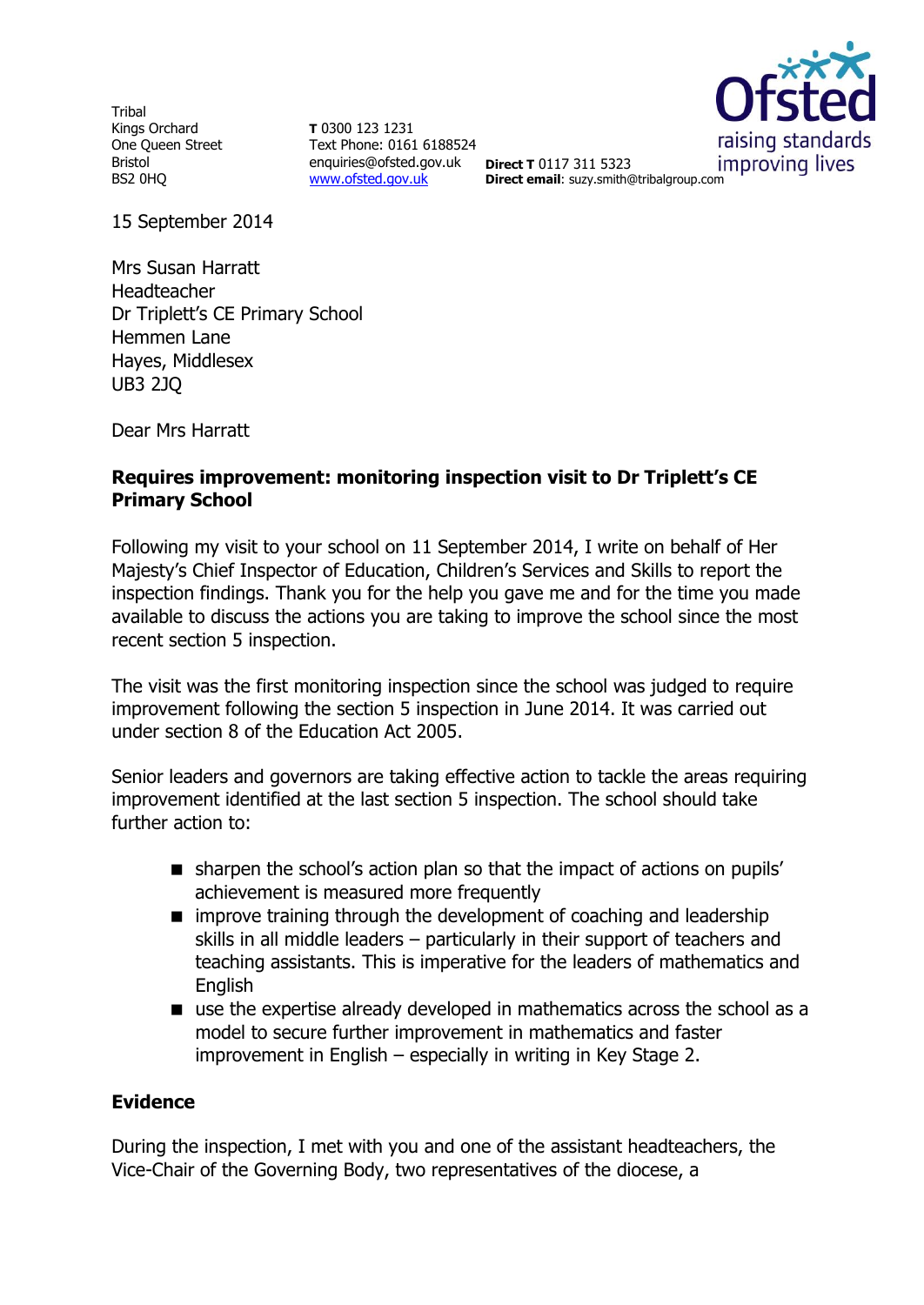

representative of the local authority and the middle leaders of English and mathematics to discuss the actions taken since the last inspection. You accompanied me on a short tour of the school during which we made brief visits to lessons. I spoke with a group of pupils and examined a sample of pupils' work. I also examined the school's internal performance information and its action plan.

# **Context**

Since the last inspection, five teachers and two teaching assistants have left the school. Three newly qualified teachers and an experienced teacher started at the beginning of September.

### **Main findings**

You and your senior leaders, supported well by the local authority and the diocese, are bringing about steady improvement. You have a very good understanding of the improvements needed in the school and you have produced a promising action plan which is having impact already. The interim steps within the plan enable you and the governors to thoroughly check on the school's progress. However, the plan's progress will need to be checked more frequently to sustain progress.

Governors are increasingly able to offer effective support and challenge for the school. They need to link areas for specific improvement in the action plan to individual governors. Governors are taking steps to ensure that they are more able to check on the impact the of the school's work through better professional administration for governing body meetings. An external review of governance has been scheduled for October 2014 with the aim of strengthening governance further.

The leaders in English and mathematics exude confidence and deep-rooted subject knowledge. They now need to ensure that they develop such confidence in training and coaching all staff. Such work should be done jointly to provide a consistent, coherent message for the school community – one centred on very high and uncompromising standards.

You and other leaders have improved the ways you check on pupils' progress. For example, the increased frequency and sharper use of the pupil progress meetings is making teachers and teaching assistants far more accountable. Teachers have begun to use assessment information more effectively and thus plan better, properly targeted work for pupils.

Pupils are motivated by the emerging shift in teachers' expectations. They say that behaviour in lessons is better because teachers are planning more exciting lessons and are using the school's behaviour and rewards systems properly. Pupils welcome the more varied techniques that teachers are using and the far less frequent use of worksheets. Year 5 and 6 pupils say that their lessons in literacy – particularly in writing - are more effective because of the use of drafting books.